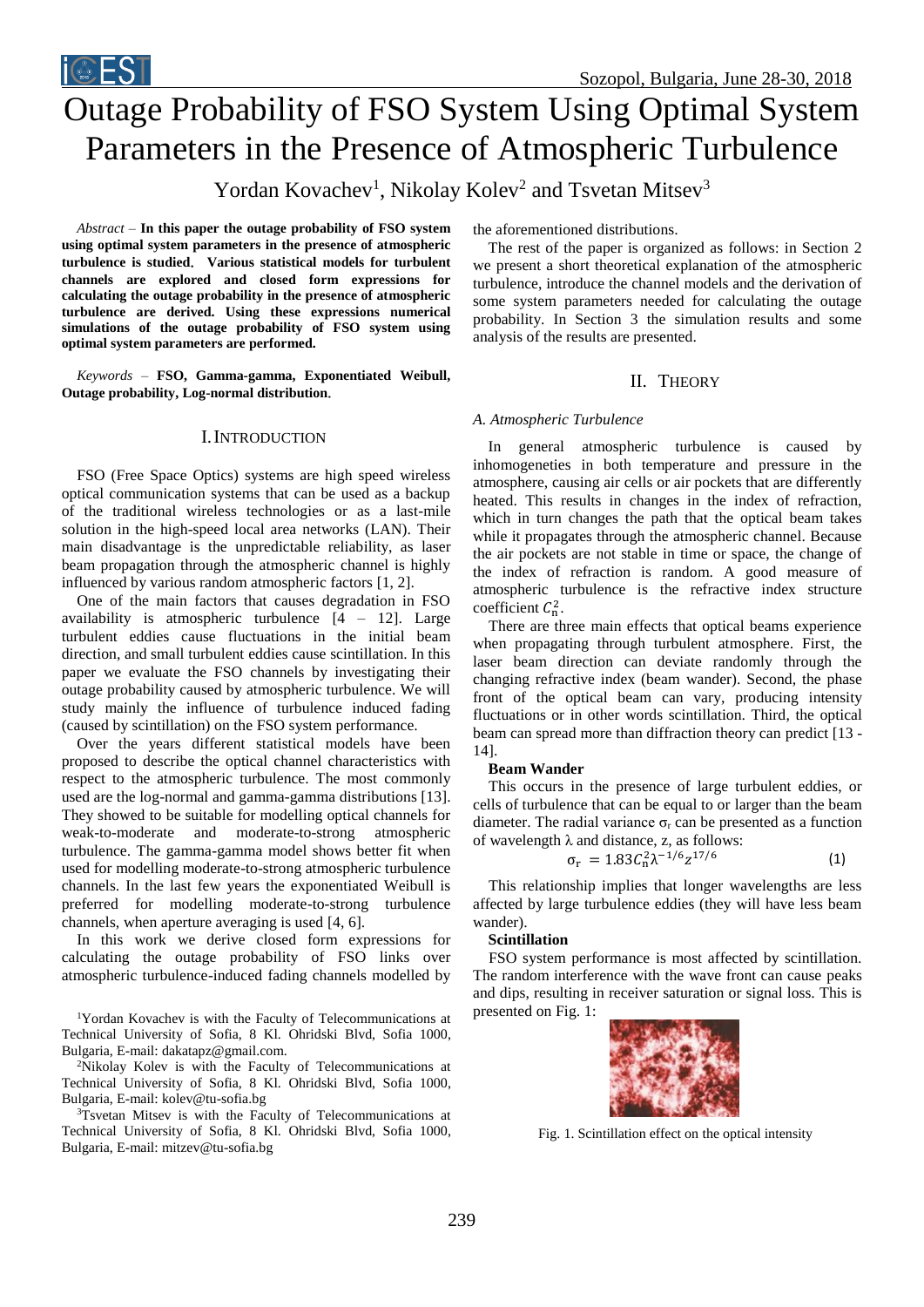

The scintillation causes redistribution of the optical intensity in the receiver's plane making it from normally distributed to log-normal or gamma-gamma distributed. Scintillation effects are characterized by the variance  $\sigma$ <sub>I</sub> as shown in Eq. 2:

$$
\sigma_{\rm I}^2 = 1.23 C_{\rm n}^2 k^{7/6} z^{11/6},\tag{2}
$$

where  $k = 2\pi/\lambda$ . Eq. 2 shows that larger wavelengths would experience smaller variance, all other factor being equal.

## **Beam Spreading**

This is characterized by the effective radius  $\rho_{z,eff}$ , the distance from the center of the beam  $(z = 0)$  to where the relative mean intensity has decreased by 1/e. The effective radius is given by the expression:

$$
\rho_{z,eff} = 2.01(\lambda^{-1/5}C_0^{6/5}z^{8/5})\tag{3}
$$

#### *B. System Parameters Calculation*

The needed system parameters can be calculated as follows. First we need to calculate the desired bit error rate (*BER*), so that the FSO system can function properly [11]:

$$
BER = \frac{1}{2} \, erf \, c \left( \frac{SNR}{2\sqrt{2}} \right) \tag{4}
$$

From Eq. (4) we can easily derive the value of the needed signal to noise ratio (*SNR*) required to maintain *BER*. Having the *SNR* defined, the minimal intensity needed at the plane of the receiving aperture can be calculated using the equation:

$$
I_{\min} = \frac{\Phi_{\text{PD}|_{SNR=const}}}{\pi \tau_{\text{r}} R_{\text{r}}^2},\tag{5}
$$

where  $\Phi_{\text{PD}}$  is the optical power at the photo detector's aperture, needed to keep the *BER* calculated with Eq. (4). This optical power can be derived by:

$$
\Phi_{\text{pd}} = \frac{1}{2} \left[ \frac{SNR^2 \cdot C_1 \cdot e^-}{R_1} + \left( \left( -\frac{SNR^2 \cdot C_1 \cdot e^-}{R_1} \right)^2 + \frac{4SNR^2 \cdot C_1}{R_1} \left( \frac{2k_B \cdot T \cdot A}{R_1 \cdot R_{\text{Fb}}} + e^- \cdot \Phi_B \right) \right)^{\frac{1}{2}} \right] \tag{6}
$$

where  $R_1 = 8.06. 10^5 \eta(\lambda_0) \lambda_0$  and  $\eta(\lambda_0)$  are the integral sensitivity and the quantum efficiency of the photodetector,  $C_I$ is the channel capacity. *A* is a constant of the receiver;  $R_{FB}$  is the value of the resistor in the feedback of the preamplifier and  $e^- = 1,602. 10^{-19}C$  is the electric charge of the electron. The background optical flux  $\Phi_B$  is defined by the brightness of the background radiation  $L_{\lambda B}$ , the transmission wavelength of the interference filter before the photodetector  $\Delta_{\lambda}$ , the losses in the transmitting antenna  $\tau_t$ , and the parameters of the receiver: radius of the receiver's aperture  $R_r$  and its angular width  $\theta_r$ :

$$
\Phi_{\rm B} = \pi^2 \tau_{\rm r} L_{\lambda, \rm B} R_{\rm r}^2 \theta_{\rm r}^2 \Delta \lambda_{\rm F}
$$
 (7)

Having Eqs. (5) and (6), the optimal system parameters for maintaining *I*min and respectively *BER* can be calculated. The optimal beam radius  $\rho_{z, \text{opt}}$  is:

$$
\rho_{z,\text{opt}} = \sqrt{\frac{2\tau_a \tau_t \Phi_L}{\pi e I_{\text{min}}}}, e = 2.7182 \tag{8}
$$

and the optimal beam divergence angle  $\theta_{t, \text{opt}}$  is:

$$
\theta_{\text{t},\text{opt}} = \frac{1}{z} \sqrt{\frac{2\tau_{\text{a}}\tau_{\text{t}}\tau_{\text{r}}R_{\text{r}}^2\Phi_{\text{L}}}{e\Phi_{\text{PD}}|_{SNR=const}}}
$$
(9)

where  $\tau_a$  is the atmospheric transparency and  $\tau_r$  denotes the losses in the receiver's antenna.  $\Phi_L$  is the transmitted optical power.

These optimal system parameters (Eqs. (8) and (9)) allow for the compensation of the errors in the FSO system caused by random angular vibrations in the transmitting antenna. These angular vibrations correspond to linear misalignments between the optical beam axis and the center of the receiving antenna. The maximal linear misalignments that can be compensated using optimal beam radius and divergence angle are:

$$
\rho_{\text{max}} = \frac{1}{\sqrt{2}} \rho_{z,\text{opt}} \sqrt{\frac{2\tau_a \tau_t \Phi_L}{\pi \rho_{z,\text{opt}}^2 (1 - e^{-2}) I_{\text{min}}}}
$$
(10)

#### *C. Channel Models*

The FSO channel with atmospheric turbulence is well described by log-normal and gamma-gamma distributions. The optical intensity distribution at the plane of the receiver is presented with the following expression in the case of lognormal distribution [3, 10, 13]:

$$
f(I) = \frac{1}{\sqrt{2\pi}I\sigma_{I}}exp\left[-\frac{(\ln(I) - \sigma_{I}^{2}/2)^{2}}{2\sigma_{I}^{2}}\right],
$$
 (11)

where  $\sigma_I$  is the standard deviation of the log-normal distribution and depends on the channel characteristics.

$$
\sigma_{\rm I}^2 = exp\left[\frac{0.49\delta^2}{(1+0.18d^2+0.56\delta^{12/5})^{7/6}} + \frac{0.51\delta^2}{(1+0.9d^2+0.62d^2\delta^{12/5})^{5/6}}\right] \tag{12}
$$
\nwhere

where

$$
d = \sqrt{\frac{kR_r^2}{4z}}, k = \frac{2\pi}{\lambda}, \delta^2 = 1.23 C_n^2 k^{7/6} z^{11/6}
$$
 (13)

In the case of gamma-gamma distribution:

$$
f(I) = \frac{2(\alpha\beta)^{\alpha+\beta/2}}{\Gamma(\alpha)\Gamma(\beta)\langle I\rangle} \left(\frac{I}{\langle I\rangle}\right)^{\alpha+\beta/2-1} \mathbf{K}_{\alpha-\beta} \left(2\sqrt{\frac{\alpha\beta I}{\langle I\rangle}}\right),\qquad(14)
$$

where

$$
\alpha = \left[ exp\left(\frac{0.49\delta^2}{(1 + 0.18d^2 + 0.56\delta^{12/5})^{7/6}}\right) - 1\right]^{-1}
$$
  

$$
\beta = \left[ exp\left(\frac{0.51\delta^2}{(1 + 0.9d^2 + 0.62d^2\delta^{12/5})^{5/6}}\right) - 1\right]^{-1}
$$
(15)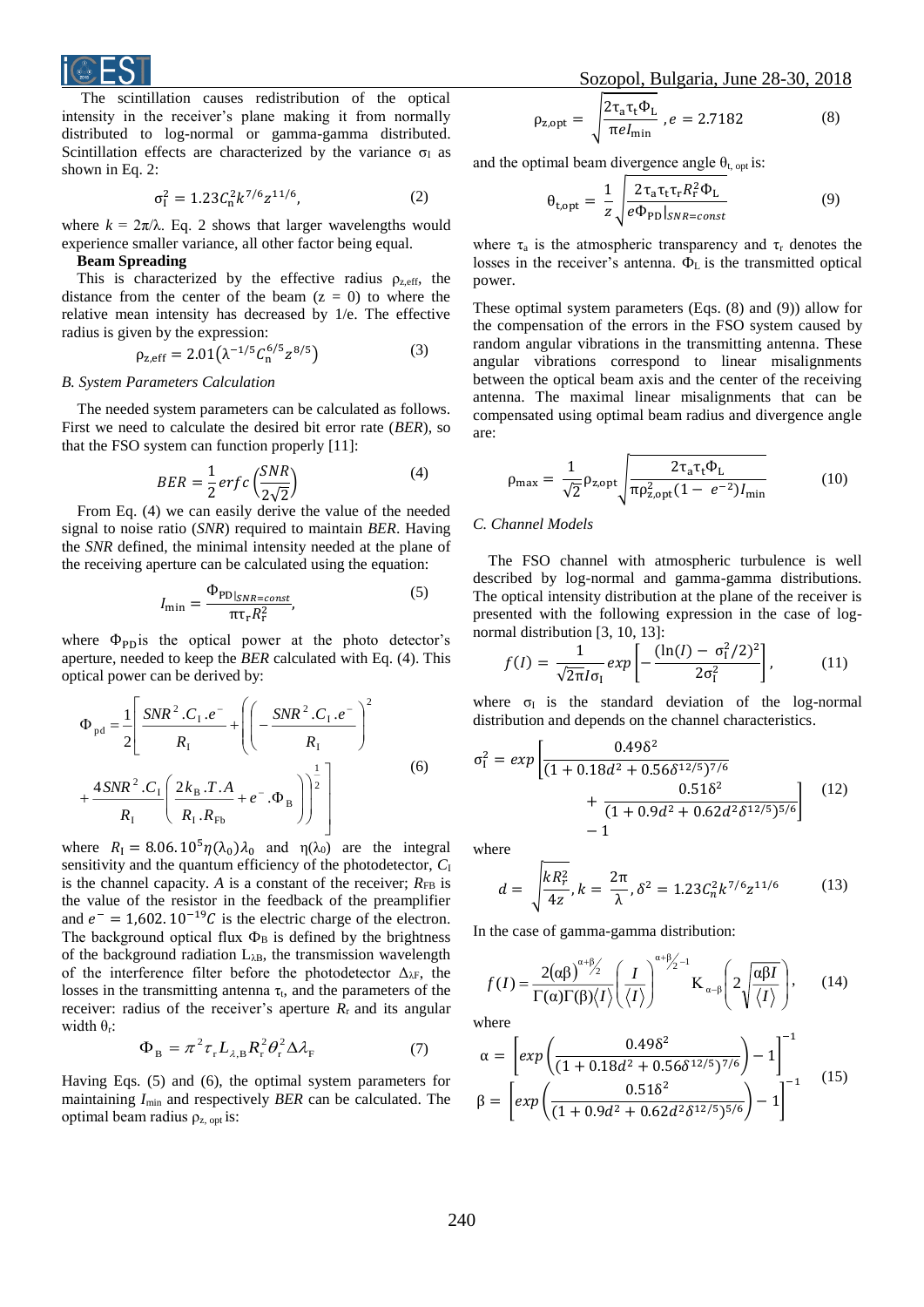

In the presence of moderate-to-strong atmospheric turbulence and when aperture averaging is used exponentiated Weibull distribution gives the best fit for the optical intensity distribution [4-6]:

$$
f(I, \alpha, \beta, \eta) = \frac{\alpha \beta}{\eta} \left(\frac{I}{\eta}\right)^{\beta - 1} \exp\left[-\left(\frac{I}{\eta}\right)^{\beta}\right] \left\{1 - \exp\left[-\left(\frac{I}{\eta}\right)^{\beta}\right]\right\}^{\alpha - 1}
$$
(16)

where  $\alpha$  and  $\beta$  are the second scale parameter and the scale parameter respectively and η is the shape parameter of the Weibull distribution:

$$
\beta = 1.012(\alpha \sigma_1^2)^{-13/25} + 0.142
$$
\n
$$
\alpha = 3.93 \left(\frac{R_r}{\delta}\right)^{-0.519}
$$
\n
$$
\delta = (1.46 C_n^2 k^2 z)^{-3/5}
$$
\n
$$
\eta = \frac{1}{\alpha \Gamma(1 + 1/\beta) g_1(\alpha, \beta)}
$$
\n(17)

#### *D. Outage Probability Calculation*

In this work, by outage probability we mean that the system will work with bit error rate greater than the one calculated with Eq. (4). In other words, if we calculate *SNR* and  $I_{\text{min}}$  to maintain  $BER = 10^{-8}$ , then by system outage we will consider any time the bit error rate gets greater than  $10^{-8}$  due to atmospheric turbulence.

Having the optical intensity distribution defined in Eq. (11) through Eq. (17), the outage probability  $P_{\text{out}}$  will be equal to  $P(I < I_{min})$  or, in other words, the cumulative density function CDF or *F*(*I*) of the corresponding pdf. This corresponds to:

$$
P_{\text{out}} = P(I < I_{\text{min}}) = \int_{0}^{I_{\text{min}}} f(I) \, dI \tag{18}
$$

In the case of log-normal distribution, the outage probability is derived by replacing Eq. (11) in Eq. (18) [13, 10]:

$$
P_{\text{out}} = F(I_{\min}) = \frac{1}{2} erfc\left(-\frac{\ln(I) + 0.5\sigma_1^2}{\sqrt{2}\sigma_1}\right) \tag{19}
$$

When gamma-gamma distribution is used, the outage probability is [15, 16]:

$$
P_{out} = \frac{(\alpha \beta)^{\alpha + \beta/2}}{\Gamma(\alpha)\Gamma(\beta)} (I)^{\alpha + \beta/2} \times
$$
  
\n
$$
G_{1,3}^{2,1} \left[ \alpha \beta(I) \Big|_{\frac{\alpha - \beta}{2}, \frac{\beta - \alpha}{2}, -\frac{\alpha + \beta}{2}}^{\alpha + \beta} \right]
$$
\n(20)

And for the case, when exponentiated Weibull distribution is used [4 - 6], the outage probability is:

$$
P_{\text{out}} = F(I_{\min}) = \left\{ 1 - exp\left[ -\left(\frac{I}{\eta}\right)^{\beta} \right] \right\}^{\alpha} \tag{19}
$$

## III. SIMULATION RESULTS AND DISCUSSION

The numerical simulations are performed using the following FSO system parameters: quantum efficiency of the photodetector material  $\eta(\lambda_0) = 0.7$ ; central wavelength  $\lambda_0 =$ 

1,55 μm;  $T = 300$  K; aperture coefficient A = 5; value of the resistor in the feedback of the preamplifier,  $R_{Fb} = 1$  kΩ;  $\tau_r = \tau_t$  $= 0.85$ ;  $R_r = 5.5$  cm; transmission wavelength of the interference filter before the photodetector  $\Delta_{\lambda}F = 10$  nm; background radiation,  $L<sub>\lambda,B</sub> = 10^{-2}$  W/m2.sr.Ång (corresponds to bright day); angular width of the receiving antenna  $\theta_r = 5$ mrad and  $z = 2km$ .

From here-on after as outage probability we will consider the probability for  $I < I_{\min}$ . This doesn't mean that the system will stop working it just indicates that the FSO will work with bit error rate larger than the one calculated with Eq. (4). The outage probability is calculated using the log-normal distribution model for the atmospheric turbulence channel (Eq. (11)). It is chosen because of its mathematical simplicity;  $C_n^2 = 2.3.10^{-13}$ .

Fig. 2 shows the outage probability of FSO system using optimal system parameters depending on different values of *SNR.* Fig. 3 represents the dependence of the outage probability of FSO system using optimal system parameters on the channel capacity (*C*I).



Fig. 2. Outage probability of FSO system using optimal system parameters depending on SNR;  $R_r = 5.5$  cm = const;  $C_l = 1.25$  Gbps  $=$  const



Fig. 3. Outage probability of FSO system using optimal system parameters depending on the channel capacity  $C_I$ ;  $SNR = 11.2 =$ const  $R_r = 5.5$  cm = const.

It is observed in Fig. 2 that the higher the *SNR* the higher the outage probability. This is because as seen in Eq. (5) greater *SNR* values (respectively lower *BER*) require greater value of *I*min, which means, that because of the turbulent